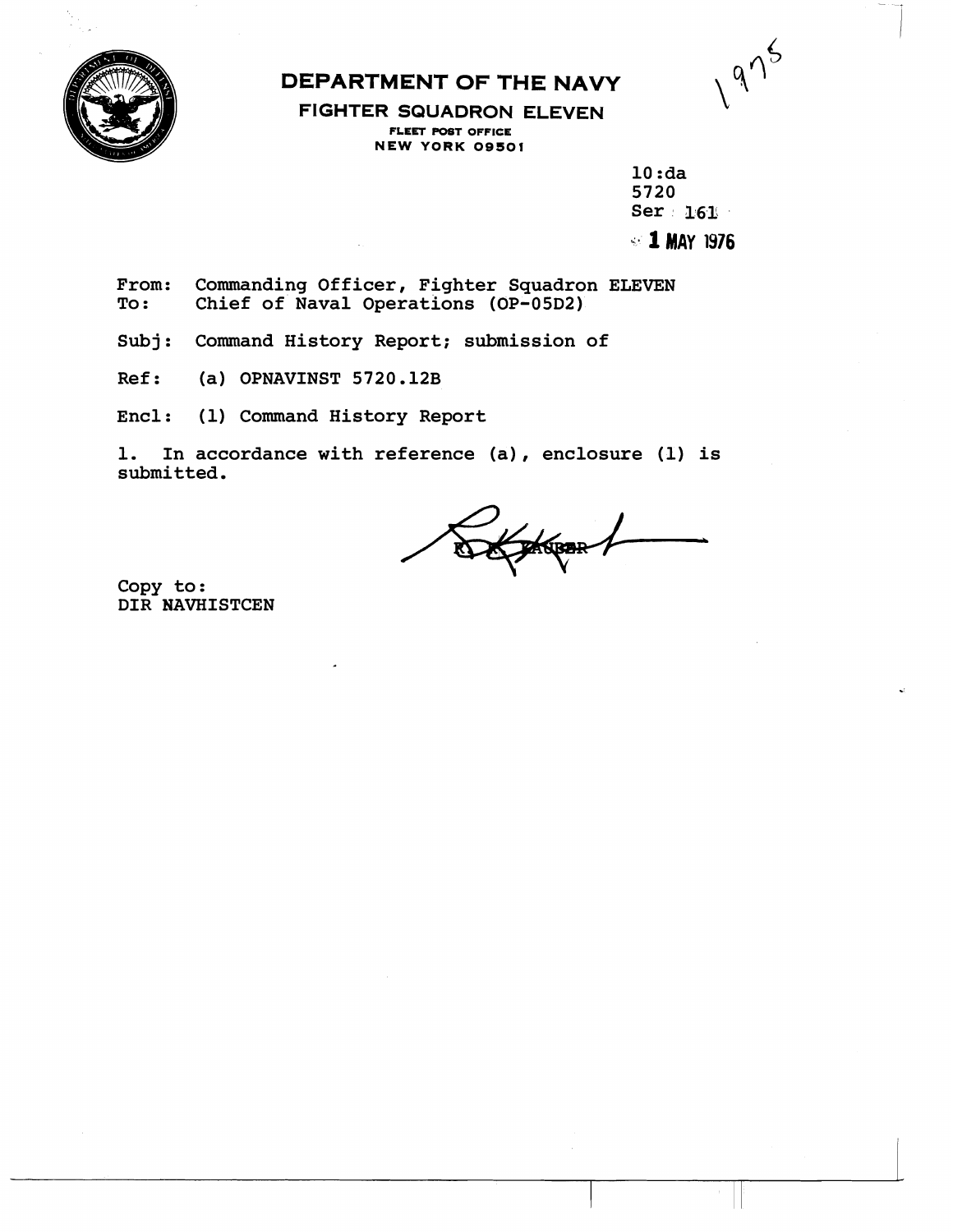## **I Basic History**

**A. Chronology of Events** 

**<sup>01</sup>JAN to 06 JAN** - **The squadron prepared for type training in Oceana. <sup>06</sup>JAN to 15 JAN** - **Thr squadron performed type one training. <sup>16</sup>JAN to 20 JAN** - **The squadron visited Mayport, Fla. <sup>21</sup>JAN to 28 JAN** - **The squadron performed type two training. <sup>29</sup>JAN to 03 FEB** - **The USS FORRESTAL entered homeport with the Red Rippers aboard. 04 FEB to 12 FEB** - **Type training three concluded with Operational Readiness Evaluations. 13 FEB to 04 MAR** - **The squadron conducted carrier landing practice for the Mediterranean deployment. 05 MAR to 14 MAR** - **The squadron transited the Atlantic enroute to the Mediterranean. 14 MAR to 15 MAR** - **The Red Rippers visited Rota, Spain. 15 MAR to 29 MAR** - **The squadron operated in the Eastern Mediterrenean. 29 MAR to 30 MAR** - **The USS FORRESTAL anchored off Kithira, Greece with the squadron aboard. 30 MAR to 07 APR** - **The Rippers operated in the Tyrehenian Sea. 07 APR to 13 APR** - **The squadron visited Taranto, Italy.**  14 APR to 18 APR - The squadron operated in the Eastern **Mediterranean. 19 APR to 22 APR** - **The USS FORRESTAL anchored off Kithira, Greece with the squadron aboard.** 

**Enclosure (1)** 

i I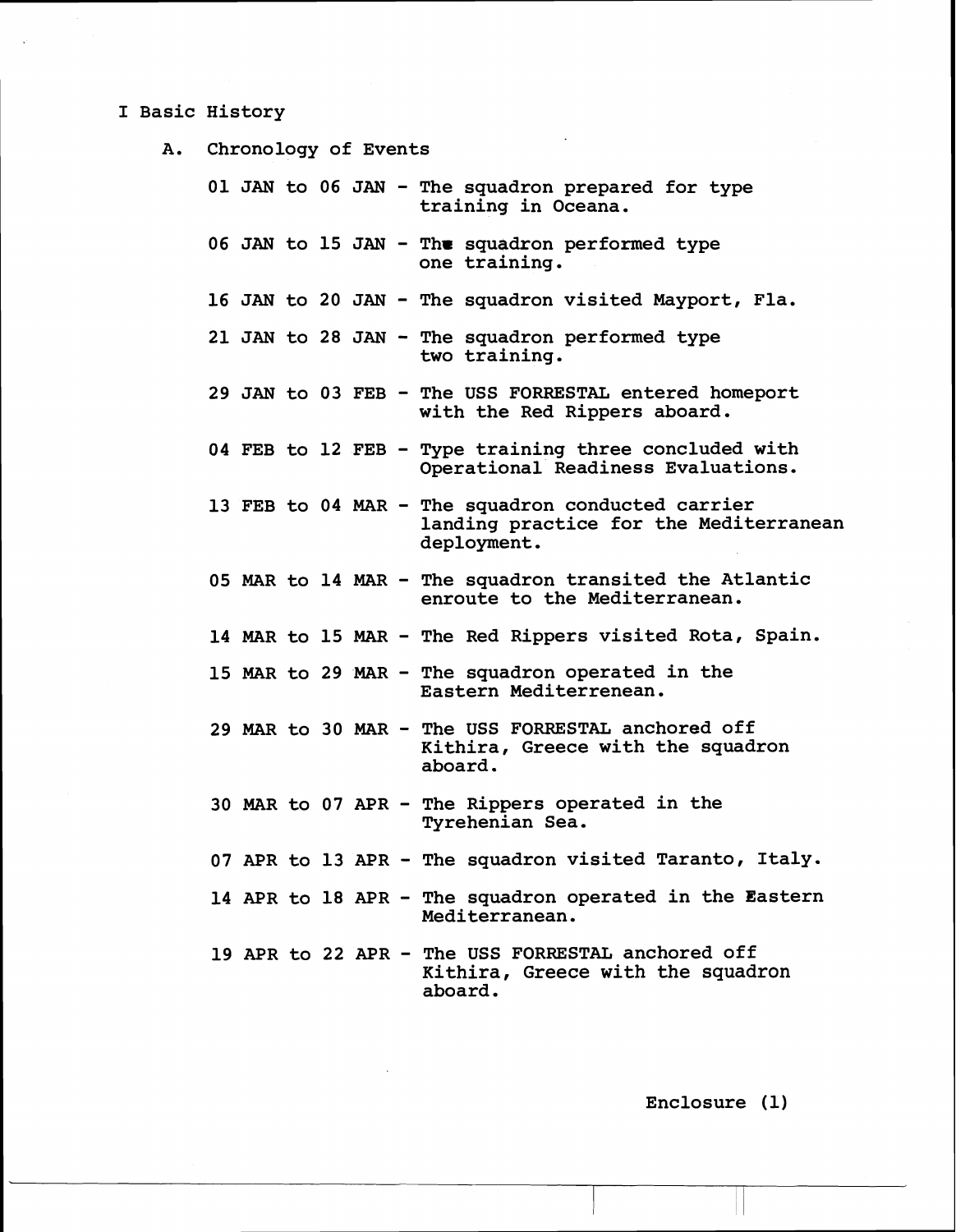|  |  |  | 23 APR to 28 APR - The squadron operated in the Eastern<br>Mediterranean with a missile shoot<br>on the 25th.                                                                |
|--|--|--|------------------------------------------------------------------------------------------------------------------------------------------------------------------------------|
|  |  |  | 29 APR to 05 MAY - The USS FORRESTAL anchored off<br>Kithira, Greece with the<br>Red Rippers aboard.                                                                         |
|  |  |  | 06 MAY to 10 MAY - The Rippers operated in the Eastern<br>Mediterranean.                                                                                                     |
|  |  |  | 10 MAY to 21 MAY - The Red Rippers visited Taranto,<br>Italy.                                                                                                                |
|  |  |  | 21 MAY to 27 MAY - The squadron operated in the Eastern<br>Mediterranean with a missile shoot<br>on the 25th.                                                                |
|  |  |  | 28 MAY to 01 JUN - The USS FORRESTAL anchored in<br>Augusta Bay, Sicily with the<br>Red Rippers aboard.                                                                      |
|  |  |  | 02 JUN to 10 JUN - The squadron operated in the Eastern<br>Mediterranean.                                                                                                    |
|  |  |  | 11 JUN to 25 JUN - The Red Rippers visited Palma de<br>Mallorca, Spain. One flight crew<br>deployed to RAF Kinloss, Scotland.<br>for Joint Maritime Operational<br>Training. |
|  |  |  | 26 JUN to 01 JUL - The squadron operated in the Western<br>Mediterranean.                                                                                                    |
|  |  |  | 01 JUL to 07 JUL - The squadron visited Naples, Italy.                                                                                                                       |
|  |  |  |                                                                                                                                                                              |
|  |  |  | 08 JUL to 12 JUL - The Red Rippers operated in the<br>Eastern Mediterranean with a<br>missile shoot on the llth.                                                             |
|  |  |  | 13 JUL to 17 JUL - The Red Rippers visited Bari, Italy.                                                                                                                      |
|  |  |  | 18 JUL to 25 JUL - The squadron operated in the Western<br>Mediterranean.                                                                                                    |
|  |  |  | 25 JUL to 08 AUG - The squadron visited Naples, Italy.                                                                                                                       |

 $\overline{\mathbf{c}}$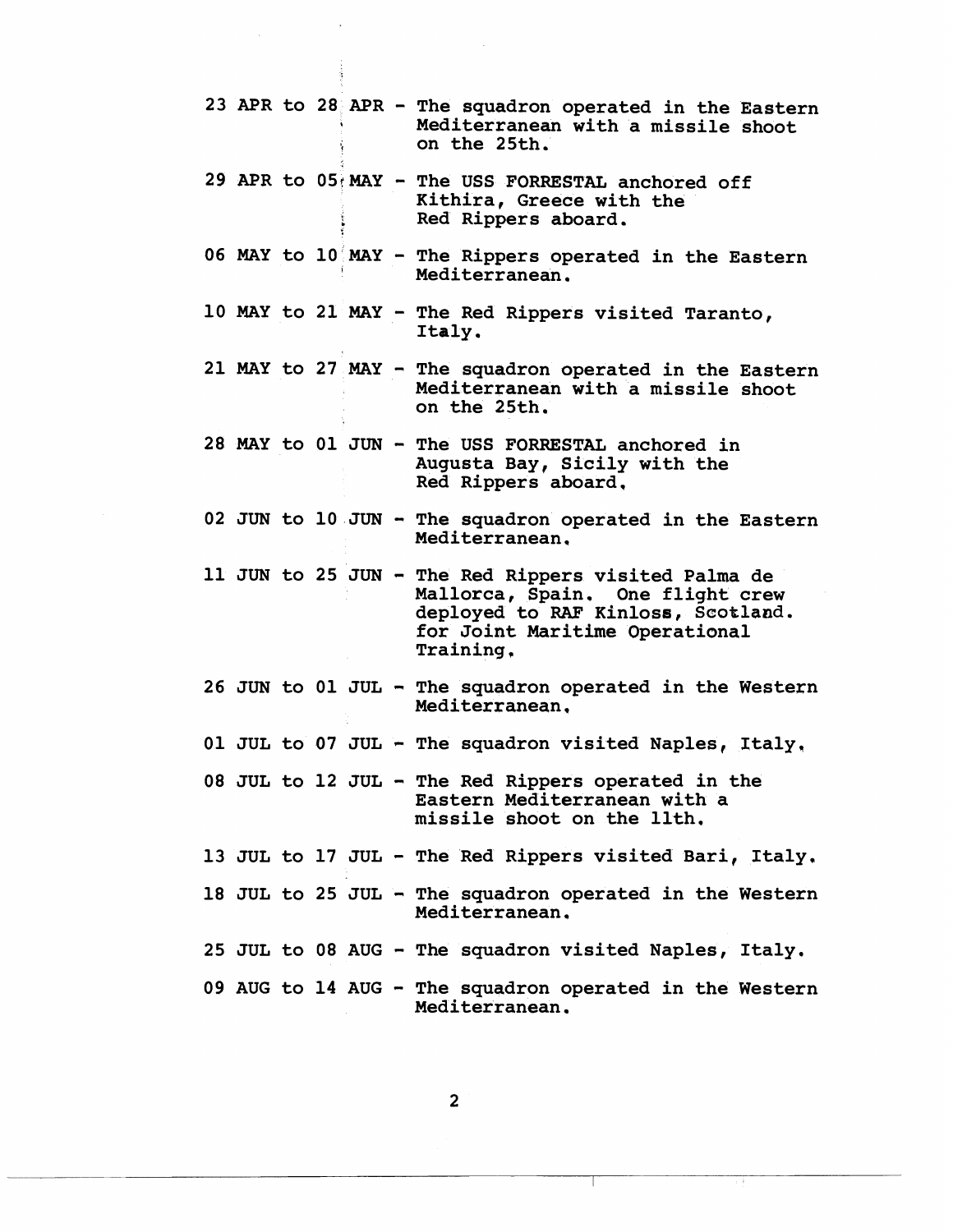|  |  |  | 14 AUG to 24 AUG - The Red Rippers visited Palma de<br>Mallorca, Spain.                                                                                                                                                                                |
|--|--|--|--------------------------------------------------------------------------------------------------------------------------------------------------------------------------------------------------------------------------------------------------------|
|  |  |  | 25 AUG to 28 AUG - The squadron operated in the Western<br>Mediterranean.                                                                                                                                                                              |
|  |  |  | 29 AUG to 09 SEP - The Red Rippers visited Barcelona,<br>Spain.                                                                                                                                                                                        |
|  |  |  | 10 SEP to 11 SEP - The squadron transited to Rota, Spain.                                                                                                                                                                                              |
|  |  |  | 11 SEP to 12 SEP - The Rippers visited Rota, Spain<br>for outchop.                                                                                                                                                                                     |
|  |  |  | 12 SEP to 21 SEP - The squadron transited the Atlantic<br>enroute to the United States aboard<br>USS FORRESTAL.                                                                                                                                        |
|  |  |  | 21 SEP to 22 SEP - The squadron flew off the USS FORRESTAL<br>and returned to the United States.                                                                                                                                                       |
|  |  |  | 23 SEP to 10 OCT - The squadron conducted limited<br>flight operations.                                                                                                                                                                                |
|  |  |  | 10 OCT to 04 NOV - The Rippers conducted Radar Intercept,<br>CW, and low level navigation flight<br>missions.                                                                                                                                          |
|  |  |  | 04 NOV to 08 NOV - The squadron conducted an Integrated<br>Weapons System Review with a missile<br>shoot on the 4th. Red Rippers Change<br>of Command conducted on the 8th.                                                                            |
|  |  |  | 09 NOV to 20 DEC - The Red Rippers conducted normal<br>Radar Intercept, CW, and low level<br>navigation operations. IWSR conducted<br>with missile shoot. One crew deployed<br>to Naval Fighter Weapons School,<br>NAS Miramar, San Diego, California. |
|  |  |  | 21 DEC to 31 DEC - The squadron conducted limited<br>flying and celebrated Christmas.                                                                                                                                                                  |

ĵ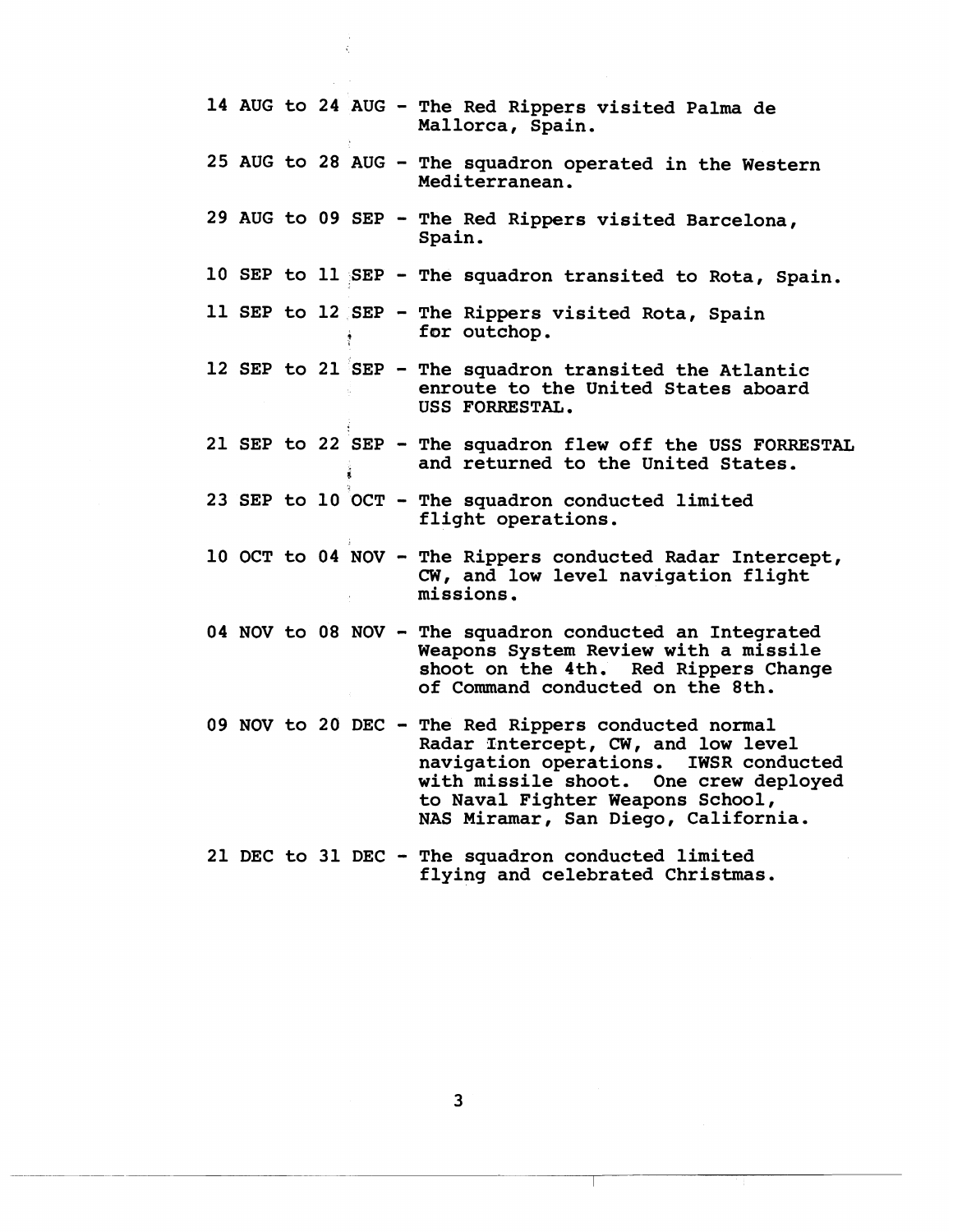## **B. NARRATIVE**

**Nineteen hundred and Seventy-five marked the Forty-eighth year the RED RIPPERS have continuously operated as a Fighter squadron. For all officers and men of VF-11 it was another challenging and rewarding year.** 

**The year began on Jannary 6th for the Rippers with a load aboard with Carrier Air Wing SEVENTEEN on the USS FORRESTAL. The ship departed Norfolk for initial carrier training operations off the coast of Virginia during Type Training ONE (TYT-1).**  These training operations gave the squadron and airwing an **opportunity to work together preparing for the forthcoming March deployment to the Mediterranean Sea.** 

**After a four day port visit in MAS Mayport, TYT-2 began on 21 January. TYT-3 began on 4 February and lasted until 12 February. During these training periods further operations were conducted with much success for the squadron. The type training exercises were culminated by a successful Operational Readiness Evaluation (ORE) from 9-12 February. The squadron was found to be in a very high state of combat readiness by the results of various tests and exercises the Rippers participated in.** 

**The remaining days of February were spent in completing preparations for aircrews and aircraft to embark upon an extended Mediterranean cruise.** 

**On March 5, the Red Rippers departed Norfolk aboard the USS FORRESTAL for their depihoyment. During the ensuing 9 day Atlantic crossing, much time was spent on ground training and completing administrative tasks. The FORRESTAL pulled into Rota, Spain on 14 March officially relieving the USS SARATOGA. After a 2 day inchop period, the remaining days of March were spent conducting air operations while transitting to the Eastern Mediterranean.** 

**The FORRESTAL anchored in Kithira Bay, Greece on 29 March for several days. Flankering operations were conducted successfully during this period and the proficiency of all hands was tested during these flight operations while at anchor.** 

**The beginning of April saw the Rippers operating day and night in the Tyrehenian Sea. Finally, after 30 days at sea**  the Rippers enjoyed 7 days in Taranto, Italy - the FORRESTAL's **first Mediterranean port visit. The Red Rippers deserved a well earned rest after flying 25 out of 30 days of the operating period.**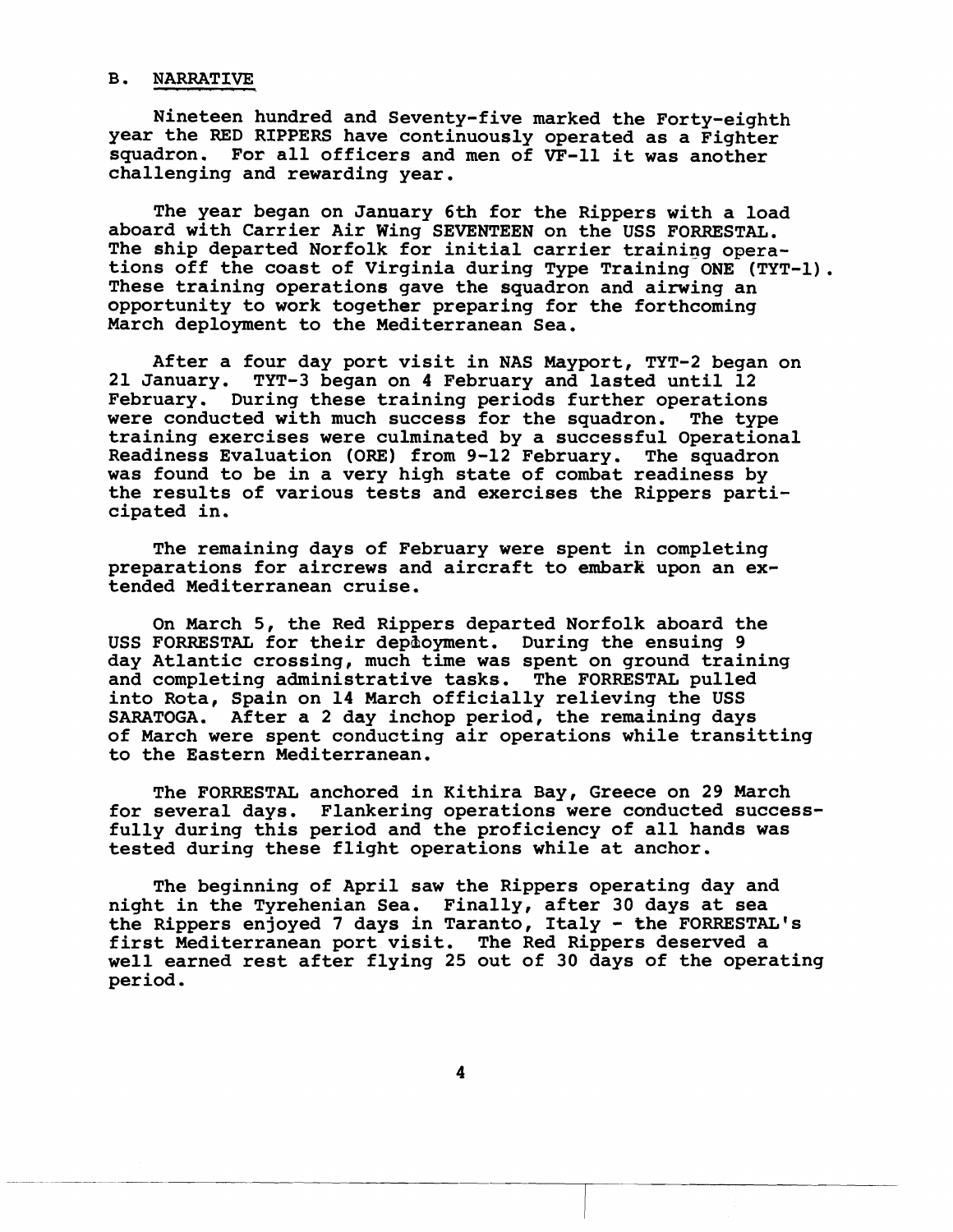**The Rippers continued flying 20-24 sorties per day the remaining days of April, anxiously looking forward to a scheduled missile shoot at the end of the month,** 

On the 25th of April a very successful missile shoot was held on the NAMFI Missile Range off the northern coast of Crete, Cdr. Ralph E. KNAPP teamed with LTJG scored a 2 ft. miss with an AIM-7 missile firing well within **the lethal kill distance, A second crew comprised 95 LT**  and LTJG Wallace FRANKLIN also had a successful ALM-7 firing when they scored a direct hit on the target drone,

The Rippers operated in the Eastern Mediterranean during **the remaining days of April. April operations were concluded with a FORRESTAL People's Day held on the Flight Deck, The open afr barbeque and sporting events were enjoyed by all,** 

**May saw the Rippers conducting operations in the Eastern Mediterranean off the coast of Turkey. Here the squadron contains** contributed greatly to Operation Shabaz. In their role as **Fighter CAP, they intercepted all inbound enemy aircraft with total success.** 

Operations continued until a second port visit to Taranto, **Italy and the month concluded with the Rippers scoring well on a second missile shoot, This time LT**<br>LTJG **and Scored a direct hit will L** scored a direct hit with an AIM-9 missile,

**The first half of June was marked by the Rippers participating in Operation Patience which consisted of 48 straight hours of** flying, During these 2 days the Rippers flew 56 sorties for **e totql of 95,2 Mure, The second I& Iff 04 June W~S &pent at the**  Rippers favorite foreign port, Palma de Mallorca, Spain, It provided an ideal location for the Mid-Cruise dependents flight from the states, On 24 June the crew of Cdr, Rod KAUBER and LCdr, along with 13 enlisted men deployed with one aircraft to RAF **Kinloss**, Scotland for Joint Maritime Opera**tional Training with NATO forces,** 

**The Rippers began July operations in the Western Mediterranean**  where a third successful missile shoot was held, Once again, two crews consisting of LTJG and LTJG and LTJG two crews consisting of LTJG<br>LTJG **and LCDR** and LCDR **combined** to give the Rippers **a tihird straight highly successful missile shoot, The fixgt crew scared a direct hit, The Second missile fired did not**  guide after launch although well within the intercept parameters, **On 15 iruly official notification ma received stating tht thie**  command had won the coveted Golden Anchor Award for outstanding **retention in the Airlqnt Community,**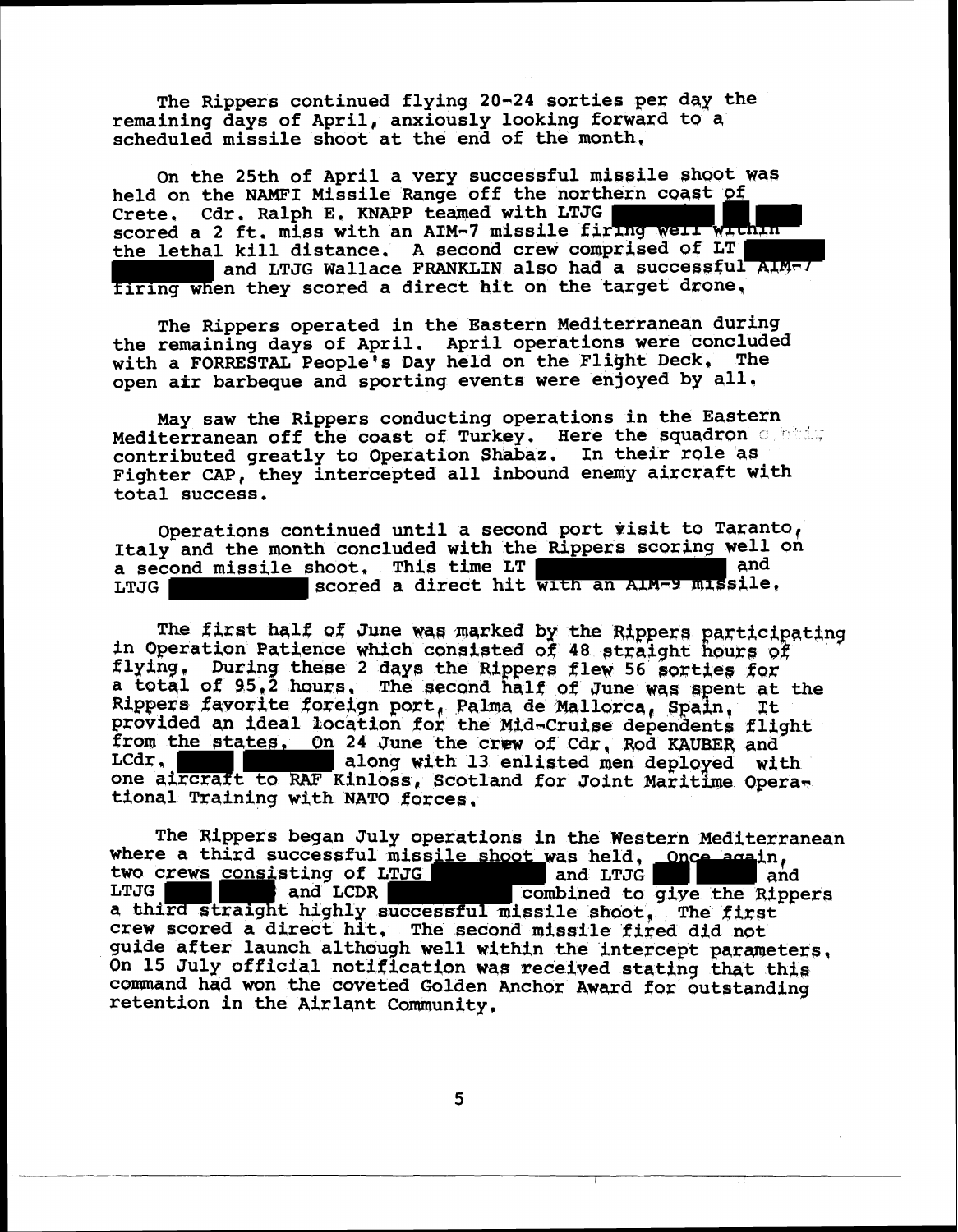**The Rippers next visited Bari and Naples, Italy for two weeks. August 10-14 aaw the FORRESTAL participating in National Week with the carrier JOHN F. KENNEDY. Here the Rippers showed their fighting and intercept capabilities as they time after time intercepted the enemy aircraft during the simulated war games. August 25 marked a very happy and rewarding day for the Rippers. A message was received that Fighter Squadron ELEVEN had won the COMNAVAIRLANT "Battle**  Efficiency Award" for the East Coast. It was a well deserved award. The hard work, extensive training and successful **award. The hard work, extensive training and successful flight operations paid off for the Rippers. After receiving this award the Rippers enjoyed a well earned port visit in Palma de Mallorca.** 

**Until September 11th the Rippers continued extensive flight operations in the Western Mediterranean with a port visit to Barcelona, Spain. Finally after 6 1/2 months, outchop was completed in Rota, Spain and the FORRESTAL began her transit to CONUS. During the Atlantic transit much ground work and planning was in progress for continued operations at NAS Oceana, Virginia.** 

**The Rippers flew their aircraft to NAS Oceana on September 21st and the next day the FORRESTAL docked at Norfolk. The cruise marked another accident free deployment for the Red Rippers. The remainder df September was spent conducting limited flight operations thus giving personnel an opportunity to spend time with their families.** 

**Shore-based again at NAS Oceana the Rippers began extensive training in Radar Intercepts, Conventional Weapons, and low level intercepts throughout October. A special emphasis was put on aircrew training and planning was set in motion for an Integrated Weapon System Review in November.** 

**The beginning of November was highlighted by a special 24 hour notice missile shoot on November 4th. In the short period of time an aircraft was readied and the crew of L** performed in typical **Red Ripper fashion as they scored a direct hit on the drone.** 

**November 8th the Rippers held a Change of Command when Cdr. Rodney K. KAUBER relieved Cdr. Ralph E.'KNAPP as Commanding Officer of Fighter Squadron ELEVEN. He thus became the 48th Red Ripper Skipper. The occasion was marked**  by remarks from Capt. "MOOSE" MYERS former Commander Fighter **Wing ONE.**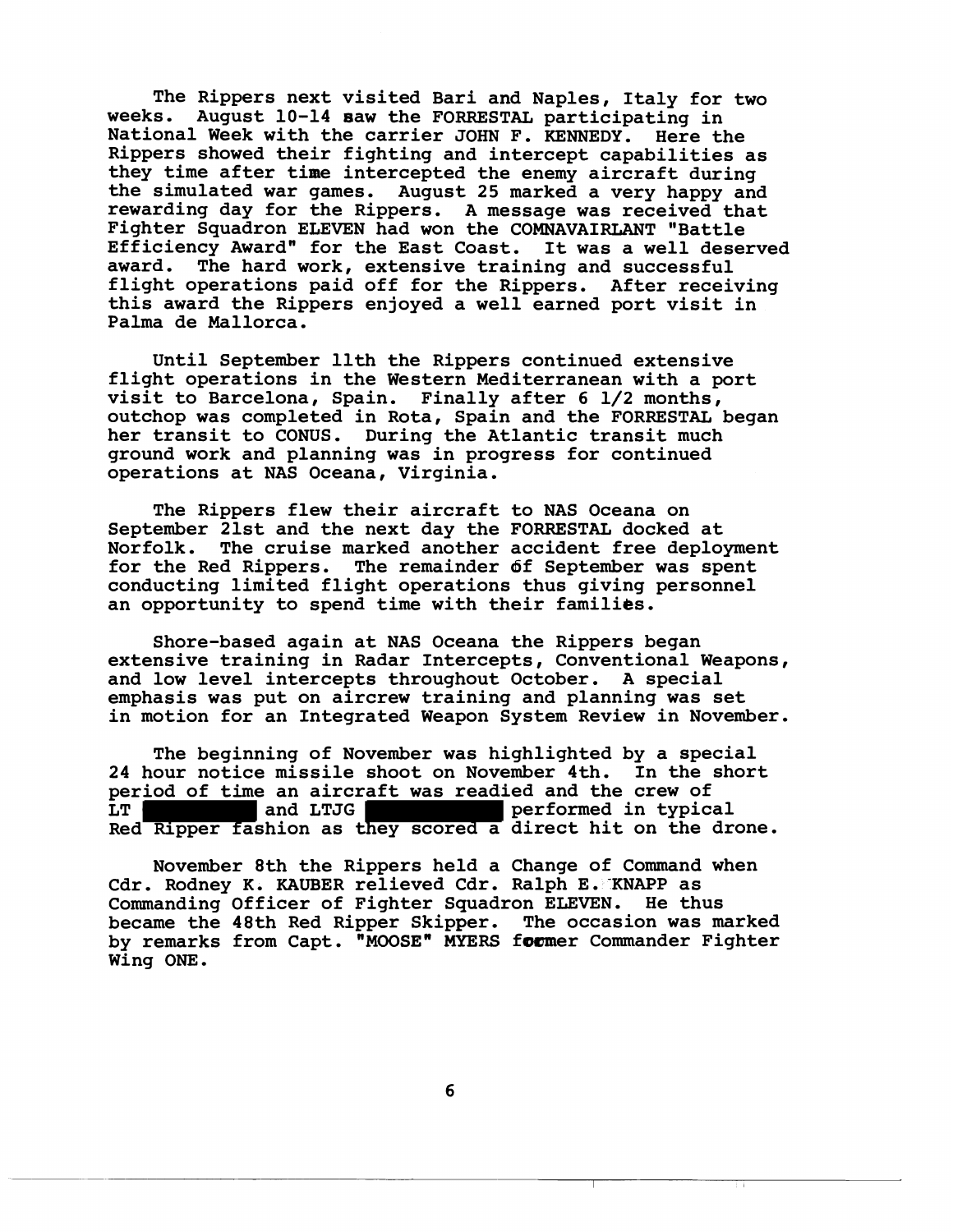The next few weeks were yery busy for the Rippers as they<br>n their Integrated Weapon Systems Review (IWSR), This **began their Integrated Weapon Systems Review (IWSR), provided outstanding formal training for a11 aixcrews and maintenance personnel.** During this time the aircrew of LT and LTJG deployed with one aircraft deployed with one aircraft **to NAS Miramar for six weeks Advanced Air Combat Maneuvering Training at Navy Fighter Weapons School.** 

**A missile shoot concluded the IWSR on 26 November and four**  Ripper crews were ready. LT and LTJG and LTJG and LT<br>LT and LT and LT and Cdr. Ron STOOPS and LCdr and **LTJG LTJG , and Cdr. Ron STOOPS and LCdr all fired missiles with a 100% success rate including two lethal cone kills. It was an excellent end to the IWSR for the entire squadron.** 

**Throughout November and December until the holidays the Rippers continued ACM training in preparation for an ACM deployment in Febraary 1976 to the West Coast with Carrier Air Wing SEVENTEEN.** 

**All the Red Rippers of Fighter Squadron ELEVEN can look back with much pride 40 their overwhelming success and achievements of 1975. It was a big year for the Rippers and the squadron looks forward to meeting the challenges that 1976 will bring.**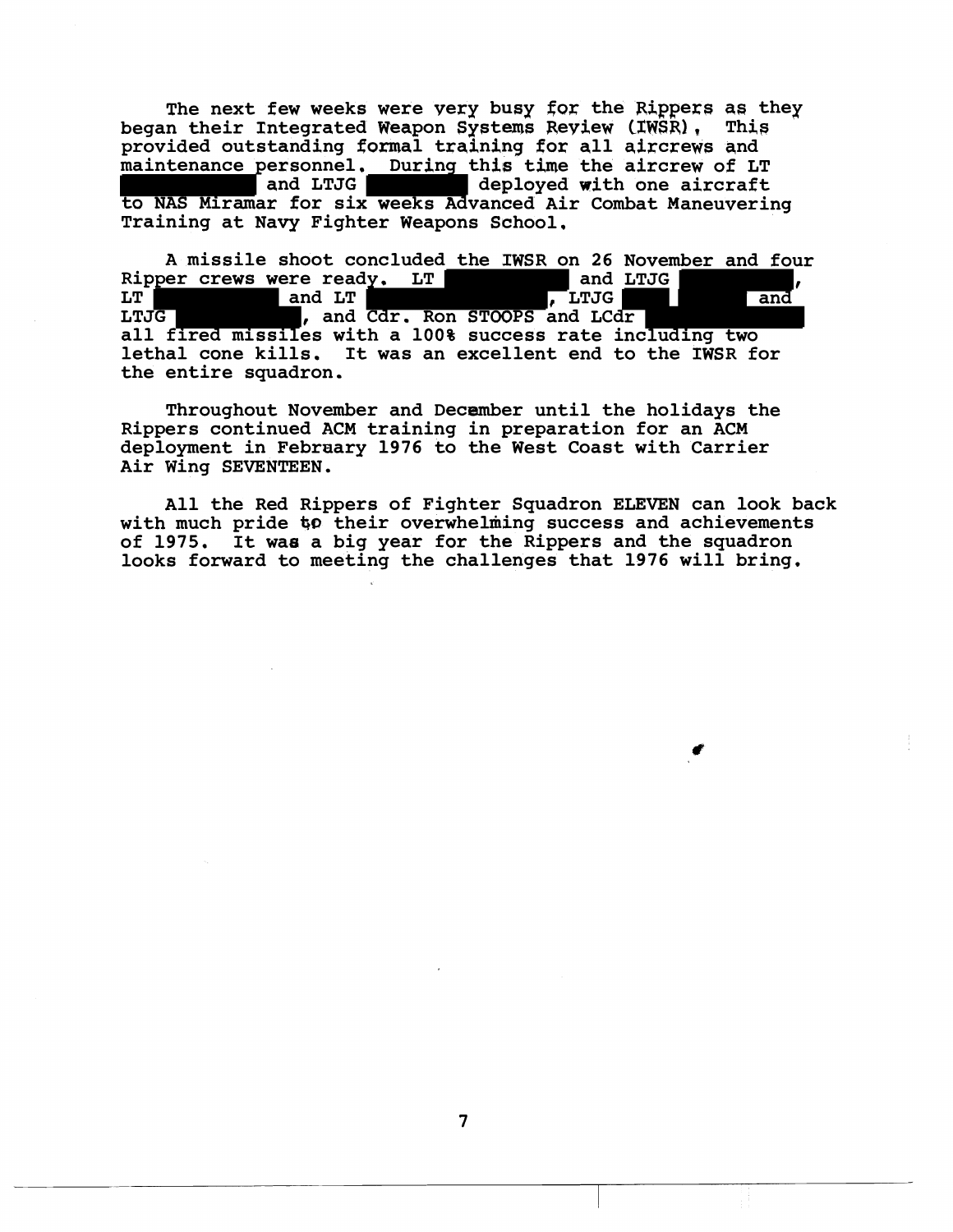OPERATIONS SUMMARY

| <b>MONTH</b> | <b>TOTAL HRS</b> | HRS D/N     | TOTAL TRAPS D/N | TOTAL SORTIES D/N |
|--------------|------------------|-------------|-----------------|-------------------|
| <b>JAN</b>   | 260.19           | 158.3/102.6 | 90/58           | 116/82            |
| FEB          | 209.9            | 148.3/61.6  | 49/28           | 96/44             |
| <b>MAR</b>   | 190.4            | 159.7/30.7  | 97/25           | 99/23             |
| <b>APR</b>   | 393.4            | 284.3/109.1 | 158/81          | 158/78            |
| <b>MAY</b>   | 383.6            | 326.9/56.7  | 186/42          | 186/42            |
| JUN          | 264.5            | 223.6/40.9  | 124/29          | 134/26            |
| JUL          | 379.8            | 313.9/65.9  | 165/50          | 184/42            |
| <b>AUG</b>   | 297.0            | 237.9/59.1  | 124/42          | 136/31            |
| <b>SEP</b>   | 166.7            | 162.1/4.6   | 66/3            | 104/3             |
| <b>OCT</b>   | 238.1            | 225.0/13.1  | ------          | 140/9             |
| <b>NOV</b>   | 151.0            | 117.8/32.4  |                 | 92/26             |
| <b>DEC</b>   | 202.8            | 137.4/32.7  |                 | 113/25            |

 $\mathcal{F}^{\mathcal{C}}$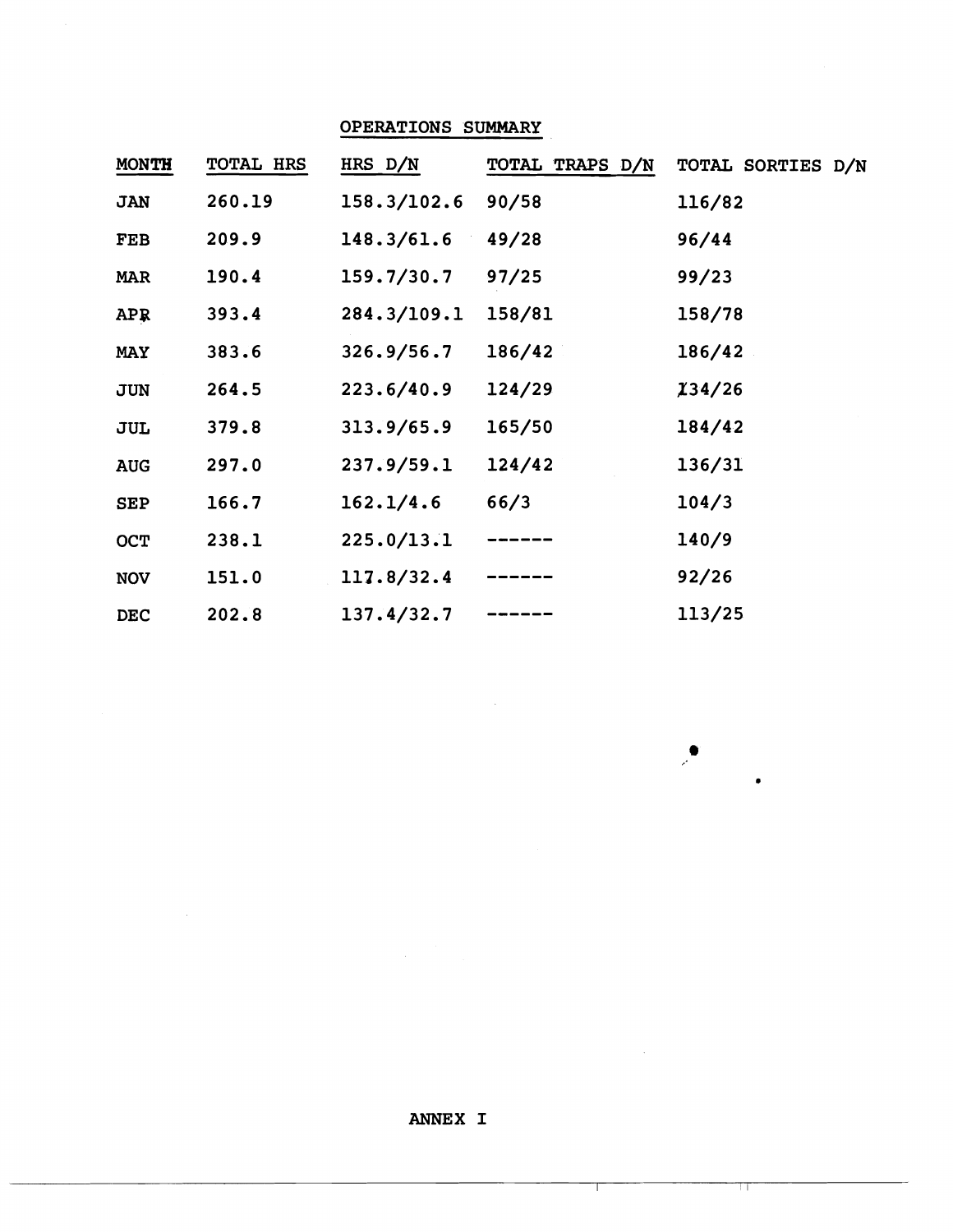## SQUADRON OFFICER LOSSES **AND** GAINS

| 15 JAN 75 | ENS USNR<br>REC for DUTY from VF-101 NAS OCEANA VA                                                                                                                  |             |
|-----------|---------------------------------------------------------------------------------------------------------------------------------------------------------------------|-------------|
|           | 16 JAN 75 FRANKLIN Wallace R ENS USNR<br>REC for DUTY from VF-101 NAS OCEANA VA                                                                                     |             |
| 01 FEB 75 | LT<br>TRF to VF-101 NAS OCEANA VA for DUTY                                                                                                                          | <b>USN</b>  |
| 12 FEB 75 | LT USNR<br>REC for DUTY from VF-101 NAS OCEANA VA                                                                                                                   |             |
| 14 FEB 75 | <b>ENS</b><br>MARRS Alton D ENS USNR<br>REC for DUTY from VF-101 NAS OCEANA VA                                                                                      | <b>USNR</b> |
| 25 FEB 75 | <b>Example 19 Street Street Street Street Street Street Street Street Street Street Street Street Street Street</b><br>LT.<br>TRF to VF-124 NAS MIRAMAR CA for DUTY |             |
| 28 FEB 75 | <b>Example 19 STAR</b><br>LT<br>TRF to VT-86 NAS PENSACOLA FL for DUTY                                                                                              |             |
| 03 MAR 75 | ENS USNR<br>REC for DUTY from VF-101 NAS OCEANA VA                                                                                                                  |             |
| 04 MAR 75 | LTJG USN<br>REC for DUTY from VF-101 NAS OCEANA VA                                                                                                                  |             |
| 06 MAR 75 | LTJG USNR<br>REC for DUTY from VF-101 NAS OCEANA VA                                                                                                                 |             |
| 21 MAY 75 | LTJG USNR<br>REC for DUTY from VF-101 NAS OCEANA VA                                                                                                                 |             |
|           | 13 JUN 75 MALLAN John M LTJG USNR<br>REC for DUTY from VF-101 NAS OCEANA VA                                                                                         |             |
| 01 JUL 75 | <b>LTJG</b><br>Ħ.<br>TRF to NAVWPNSTA YORKTOWN, VA for DUTY                                                                                                         | <b>USN</b>  |
| 02 JUL 75 | LT<br><b>JACKSON Charles P</b><br>REC for DUTY from VF-101 NAS OCEANA VA                                                                                            | USN         |
| 08 JUL 75 | LT<br>REC for DUTY from VF-101 NAS OCEANA VA                                                                                                                        | USN         |
| 15 JUL 75 | LT<br>TRF to VF-101 NAS OCEANA VA for DUTY                                                                                                                          | USN         |

 $\mathbf{r}$ 

**ANNEX I1**